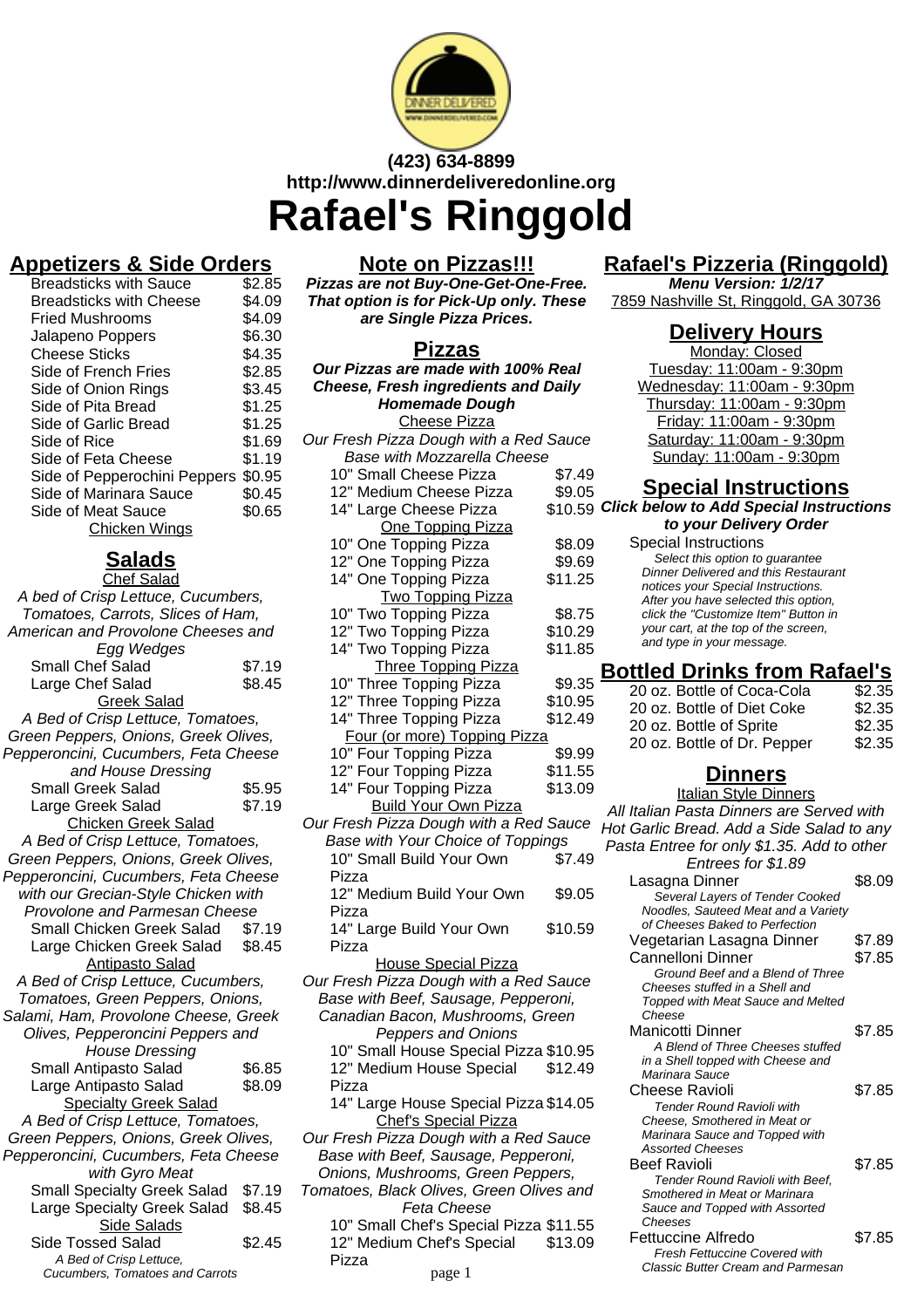Mini Greek Salad \$4.09 A Bed of Crisp Lettuce, Tomatoes, Green Peppers, Onions, Greek Olives, Pepperoncini, Cucumbers, Feta Cheese and House Dressing **Sandwiches All Sandwiches served with Fries and a Kosher Pickle Spear** Pitas

Ham & Cheese Pita \$6.59 With Lettuce, tomato and our special house dressing Chicken Souvlaki Pita  $$6.89$ Chunks of white meat marinated and served on pita bread with tomatoes, green peppers, cucumber dip Chicken Strip Pita  $$6.89$ All White Meat Chicken with Lettuce, Tomato and Cucumber Dip Gyro Pita  $$6.89$ Delicately different beef & lamb cooked to perfection, served on pita bread with tomatoes, onions, cucumber dip, tzatziki Hoagies All Sandwiches served with Fries and a Kosher Pickle Spear Submarine \$6.89 A Tasty Combination of Salami, Ham, Cheese, Lettuce, Tomato and Dressing on A Hoagie Roll Italian Cheese Steak \$6.95 Slices of Tender Steak served on a Hoagie Roll with Melted Provolone Cheese Veggie Sandwiches All Sandwiches served with Fries and a Kosher Pickle Spear Veggie Sub \$6.59 Green Peppers, Onions, Mushrooms, Black and Green Olives, Lightly Sauteed, Topped with Melted Provolone Cheese with Lettuce, Tomato and Dressing Four Cheese Sub \$6.59 American, Provolone, Mozzarella and Feta Cheese Melted on a Hoagie Roll with Lettuce and Tomato Crispy Chicken Veggie Sandwich \$6.59 Veggie Chicken Pattie, Mozzarella Cheese with Lettuce and Tomatoes **Melts** All Sandwiches served with Fries and a Kosher Pickle Spear Chicken Melt \$6.89 Served on Toasted Rye Bread Topped with Grilled Onions, Green Peppers and Melted Cheese Malibu Chicken Sandwich \$6.55 Our Grecian Style Chicken Grilled to Perfection then Topped with Ham, Melted Provolone Cheese, Lettuce,

# **Sauces and Dressings**

on a Bun

Tomato, Onion and Dressing Served

| Side of Ranch            | \$0.45 |
|--------------------------|--------|
| Side of Italian Dressing | \$0.45 |
| Side of House Dressing   | \$0.45 |
| Side of 1000 Island      | \$0.45 |
| Side of Cucumber Dip     | \$0.65 |
| Side of Meat Sauce       | \$0.65 |
| Side of Marinara Sauce   | \$0.65 |
| Side of Alfredo Sauce    | \$0.99 |
|                          |        |

| 14" Large Chef's Special Pizza \$14.99                                  |                    |
|-------------------------------------------------------------------------|--------------------|
| <b>Vegetarian Pizza</b><br>Our Fresh Pizza Dough with a Red Sauce       |                    |
| Base with Mushrooms, Black Olives,                                      |                    |
| Green Olives, Onions, Green Peppers and<br><b>Tomatoes</b>              |                    |
| 10" Small Vegetarian Pizza                                              | \$9.99             |
| 12" Medium Vegetarian Pizza                                             | \$11.35            |
| 14" Large Vegetarian Pizza                                              | \$13.45            |
| <b>White Pizzas</b>                                                     |                    |
| <b>Pizza without Sauce</b><br><b>Three Cheese Pizza</b>                 |                    |
| Ricotta, Mozzarella and Cheddar Cheese                                  |                    |
| 10" Small Three Cheese White \$9.05                                     |                    |
| Pizza<br>12" Medium Three Cheese                                        |                    |
| <b>White Pizza</b>                                                      | \$10.59            |
| 14" Large Three Cheese White \$12.15                                    |                    |
| Pizza                                                                   |                    |
| <b>Spinach White Pizza</b><br>Sauteed Spinach over Ricotta and          |                    |
| Mozzarella Cheese                                                       |                    |
| 10" Small Spinach White Pizza \$8.49                                    |                    |
| 12" Medium Spinach White                                                | \$10.05            |
| Pizza                                                                   |                    |
| 14" Large Spinach White Pizza \$11.59                                   |                    |
| <b>Chicken White Pizza</b><br>Marinated Breast of Chicken over Ricotta  |                    |
| and Mozzarella Cheese                                                   |                    |
| 10" Small Chicken White Pizza \$9.09                                    |                    |
| 12" Medium Chicken White                                                | \$10.69            |
| Pizza                                                                   |                    |
| 14" Large Chicken White Pizza \$12.25                                   |                    |
| Margarita White Pizza<br>Sliced Fresh Tomatoes over Ricotta and         |                    |
| Mozzarella Cheese and Topped with                                       |                    |
| Fresh Basil                                                             |                    |
| 10" Small Margarita White                                               | \$8.95             |
| Pizza<br>12" Medium Margarita White                                     | \$10.00            |
| Pizza                                                                   |                    |
| 14" Large Margarita White                                               | \$11.09            |
| Pizza<br>Spinach and Feta White Pizza                                   |                    |
| Sauteed Spinach and Feta Cheese over                                    |                    |
| Ricotta and Mozzarella Cheese                                           |                    |
| 10" Small Spinach and Feta                                              | \$9.09             |
| White Pizza<br>12" Medium Spinach and Feta \$10.69                      |                    |
| <b>White Pizza</b>                                                      |                    |
| 14" Large Spinach and Feta                                              | \$12.49            |
| <b>White Pizza</b>                                                      |                    |
| Spinach and Chicken White Pizza<br>Marinated Chicken Breast and Sauteed |                    |
| Spinach Spinach over Ricotta and                                        |                    |
| Mozzarella Cheese                                                       |                    |
| 10" Small Spinach and Chicken \$9.35                                    |                    |
| <b>White Pizza</b>                                                      |                    |
| 12" Medium Spinach and<br>Chicken White Pizza                           | \$10.95            |
| 14" Large Spinach and Chicken\$12.49                                    |                    |
| <b>White Pizza</b>                                                      |                    |
| <b>Greek Pizza</b>                                                      |                    |
| Black Olives, Spinach, Tomato, Feta                                     |                    |
| Cheese and Gyro Meat<br>10" Greek Pizza                                 | \$10.35            |
| 12" Greek Pizza                                                         |                    |
|                                                                         |                    |
| 14" Greek Pizza                                                         | \$12.05<br>\$13.95 |

10" Buffalo Chicken Pizza \$10.49 page 2

Cheese Sauce Chicken Fettuccine Alfredo \$9.09 Fresh Fettuccine Covered with Classic Butter Cream and Parmesan Cheese Sauce with Grilled Chicken Fettuccine Alfredo Primavera \$8.69 Fresh Fettuccine Covered with Classic Butter Cream and Parmesan Cheese Sauce with Stir Fry Vegetables Spaghetti with Marinara Sauce \$7.19 Our Fresh Cooked Spaghetti with Marinara Sauce Spaghetti with Meat Sauce \$7.19 Our Fresh Cooked Spaghetti with Meat Sauce Spaghetti with Meatballs \$8.45 Our Fresh Cooked Spaghetti with Meat Balls Spaghetti with Mushrooms Dinner \$8.45 Italian Grilled Chicken \$9.35 All White Meat, topped with Mozzarella Cheese, Grilled Onions & Mushrooms. Served with Rice, Breadsticks and Greek Salad Chicken Florentine Dinner \$9.30 Sauteed Spinach over Boneless Chicken Breast Topped with Mozzarella Cheese. Served with Rice or Pasta with A Side Greek Salad Chicken Ala Cacciatore Dinner \$9.09 Chicken gently cooked in our Specially prepared Tomato Sauce. Served over Pasta with Bell Peppers, Onions and Fresh Mushrooms. Rafael's Spaghetti Dinner \$9.09 with Melted Cheese, Mushrooms, Onions, Green Peppers Mexcian Style Dinners Tex-Mex Chicken Fajitas \$9.09 made Hot or Mild. Served with Rice or Greek Salad and Breadsticks Stir-Fry Chicken Dinner \$9.09 Sauteed Chicken with Fresh Vegetables Served over Rice Greek Style Dinners Grecian Style Chicken \$9.09 All White Meat Chicken, Slowly Marinated with Our Special Seasoning. Served with Rice, Side Greek Salad and Breadsticks Chicken Souvlaki Plate \$9.09 Carefully Selected, Hand Trimmed Chicken, Cubed and Marinated with our Special Seasonings. Served with with Cucumber Dip, Pita Bread, French Fries and a Side Greek Salad Chicken Strips Plate \$9.09 Tender All White Chicken servedFrench Fried Potatoes with Pita Bread, Cucumber Dip and a Side Greek Salad Gyro Plate \$9.09 Fresh Slices of Gyro Meat served with Pita Bread, Cucumber Dip with French Fries and A Side Greek Salad

#### **Desserts**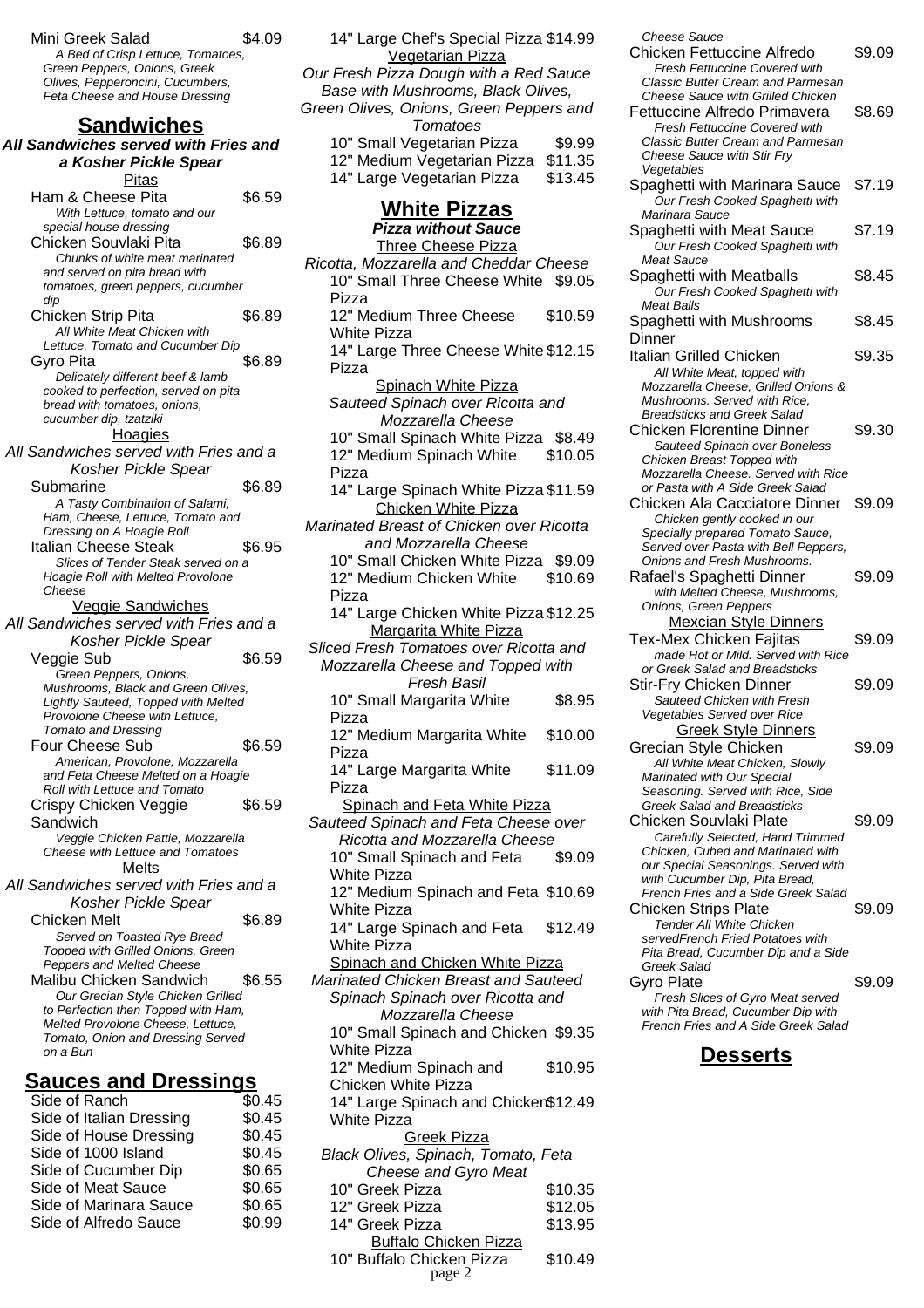| 12" Buffalo Chicken Pizza | \$12.05 |
|---------------------------|---------|
| 14" Buffalo Chicken Pizza | \$13.75 |
| <b>BBQ Chicken Pizza</b>  |         |
| 10" BBQ Chicken Pizza     | \$10.49 |
| 12" BBQ Chicken Pizza     | \$12.05 |
| 14" BBQ Chicken Pizza     | \$13.75 |
| <b>BBQ Steak Pizza</b>    |         |
| 10" BBQ Steak Pizza       | \$10.49 |
| 12" BBQ Steak Pizza       | \$12.00 |
| 14" BBQ Steak Pizza       | \$13.75 |

#### **Calzones**

#### **Our Calzones are Dough Stuffed with Mozzarella Cheese with Our Homemade Marinara Sauce**

| <i>warinara sauce</i>                                           |        |
|-----------------------------------------------------------------|--------|
| <b>Build Your Own Calzone</b>                                   | \$6.59 |
| Our Fresh Pizza Dough Stuffed                                   |        |
| with Mozzarella Cheese with Your                                |        |
| Choice of Toppings. Basic Toppings                              |        |
| are \$0.49 each. Premium Meat                                   |        |
| Toppings are \$1.50 each                                        |        |
| Cheese Calzone                                                  | \$6.59 |
| Our Fresh Pizza Dough Stuffed                                   |        |
| with Mozzarella Cheese                                          |        |
| Meatball Calzone                                                | \$8.09 |
| 3 Meatballs and Meat Sauce                                      |        |
| Vegetarian Calzone                                              | \$8.09 |
| Our Fresh Pizza Dough Stuffed                                   |        |
| with Mozzarella Cheese with                                     |        |
| Mushrooms, Black Olives, Green                                  |        |
| Olives, Onions, Green Peppers and                               |        |
| Tomatoes                                                        |        |
| <b>House Special Calzone</b>                                    | \$8.35 |
| Our Fresh Pizza Dough Stuffed                                   |        |
| with Mozzarella Cheese with Beef,                               |        |
| Sausage, Pepperoni, Canadian                                    |        |
| Bacon, Mushrooms, Green Peppers                                 |        |
| and Onions                                                      |        |
| Spinach & Feta Calzone                                          | \$7.85 |
| Our Fresh Pizza Dough Stuffed                                   |        |
| with Mozzarella Cheese with Spinach                             |        |
| and Feta                                                        |        |
| <b>Florentine Calzone</b>                                       |        |
|                                                                 | \$8.09 |
| Our Fresh Pizza Dough Stuffed                                   |        |
| with Mozzarella Cheese with Chicken                             |        |
| and Spinach                                                     |        |
|                                                                 |        |
| <b>Strombolis</b>                                               |        |
| <b>Build Your Own Stromboli</b>                                 | \$6.59 |
|                                                                 |        |
| Basic Toppings are \$0.49 each.                                 |        |
| Premium Meat Toppings are \$1.50<br>each                        |        |
| <b>Cheese Stromboli</b>                                         | \$6.59 |
|                                                                 |        |
| <b>Meatball Stromboli</b>                                       | \$8.09 |
| 3 Meatballs and Meat Sauce                                      |        |
| Vegetarian Stromboli                                            | \$8.09 |
| Stuffed with Mozzarella Cheese                                  |        |
| with Mushrooms, Black Olives, Green                             |        |
| Olives, Onions, Green Peppers and<br>Tomatoes                   |        |
|                                                                 |        |
| <b>House Special Stromboli</b>                                  | \$8.35 |
| Our Fresh Pizza Dough Stuffed                                   |        |
| with Mozzarella Cheese with Beef,                               |        |
| Sausage, Pepperoni, Canadian<br>Bacon, Mushrooms, Green Peppers |        |
| and Onions                                                      |        |
|                                                                 | \$7.85 |
| Spinach & Feta Stromboli                                        |        |
| <b>Florentine Stromboli</b>                                     | \$8.09 |

#### **Burgers**

| 1/3 lb. Hamburger                | \$6.25 |
|----------------------------------|--------|
| 1/3 Lb. Hand Pattied Burger with |        |
| Your Choice of Toppings          |        |
| 1/3 lb. Cheeseburger             | \$6.89 |
| 1/3 Lb. Hand Pattied Burger with |        |
| American Cheese and Your Choice  |        |
| of Toppings                      |        |
| Pizza Burger                     | \$6.89 |
| 1/3 Lb. Hand Pattied Burger with |        |
| Marinara Sauce and Melted        |        |
| Provolone Cheepage 3             |        |